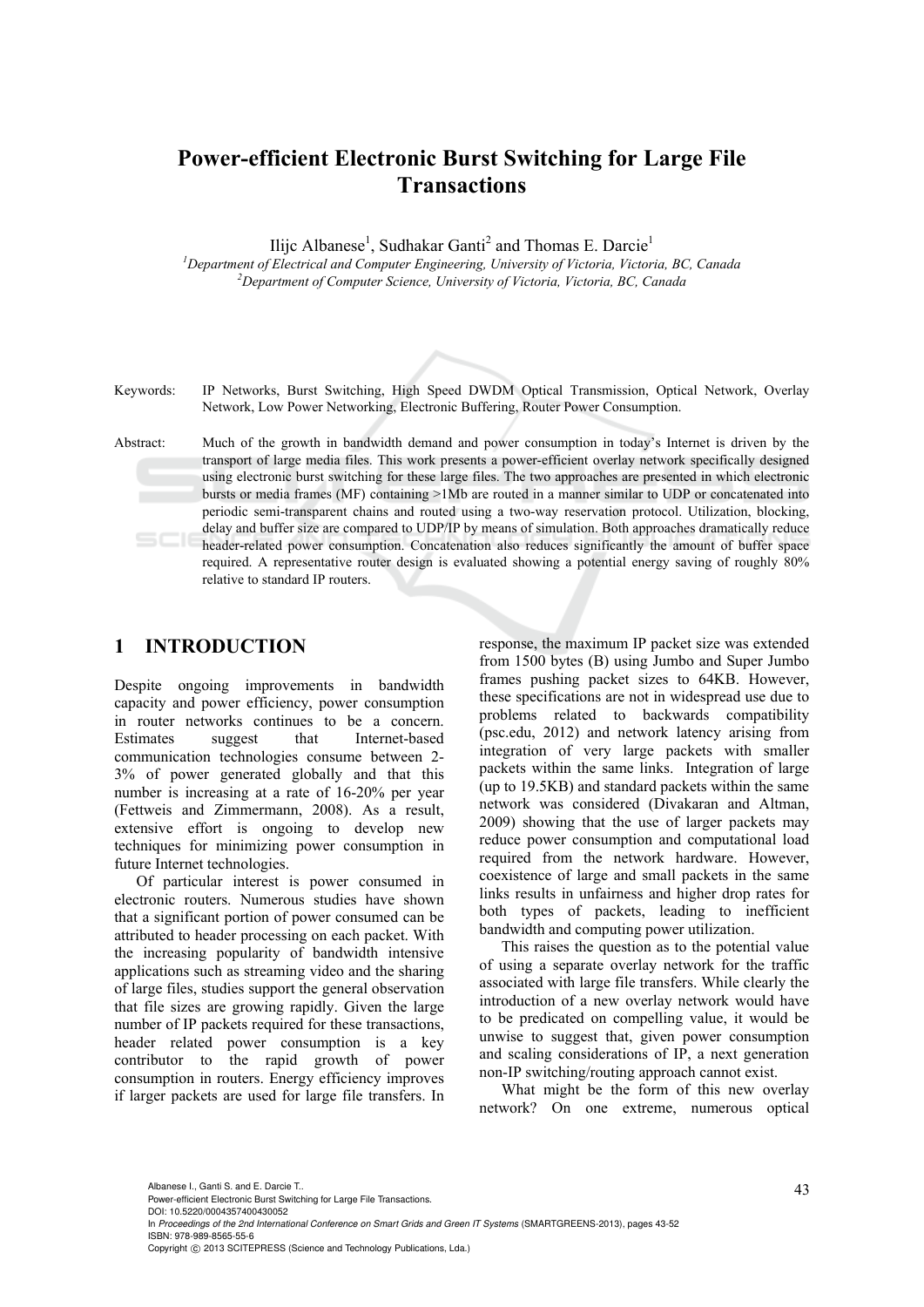networking approaches offer up to an entire wavelength for some time, through which GigaByte (GB) files can be delivered. Optical burst (OBS) (Jue and Vokkrane, 2005) or flow switching (OFS) (Chan, 2010), or user-controlled end-to-end lightpaths (e.g. CAnet4, MONET, CORONET and GRIPhoN (Mahimkar et al., 2011)) have been explored fully. For example, an OBS approach (Yong et al., 2010) uses concatenated data bursts where the data units are organized as non-contiguous and non-periodic series of concatenated timeslots (bursts), which are then handled as a whole in an alloptical network infrastructure. These optical approaches are not embraced by industry, in part because the power efficiency of optical switching is questionable (Tucker et al., 2009), (Tucker, 2006) and optical buffers, widely used in most OBS proposals, have not yet offered a commercially viable alternative to electronic buffers. Also, while capable of supporting large bandwidth, targeted implementations are in the interconnection of specialized nodes rather than broadly distributed Internet users.

Hybrid architectures have been studied in which both electronic and optical switching are combined (Aleksic et al., 2011) to simultaneously handle packets, bursts and TDM circuits. A large reduction in the power consumption is achieved by selecting adaptively which part of the node to activate based on a per-flow evaluation of the data to be routed while the other blocks are put in sleep or low-power mode. While potentially powerful, this approach requires the complex integration of disparate switching and control elements, some of which (like OBS and optical delay lines) have not proven compelling individually.

A more incremental overlay network approach is electronic burst switching (EBS) (Peng et al., 2010). Following the OBS model, bursts are assembled at edge burst switches and switched electronically at core switches. It was concluded that using large bursts  $(> 1$  Mb) may lead to reduction in headerrelated power consumption in core switches, but the power consumed by burst assembly negates much of the advantage gained in core switching.

In this paper we continue along the path of EBS. Users share the bandwidth of an overlay network, which we presume to be statically provisioned, using electronic switches or routers specifically designed to handle large file transactions. Unlike (Peng et al., 2010), we eliminate burst assembly at edge switches and consider direct end-to-end delivery of large "media" frames (MF) (roughly 1-10Mb) to users through an overlay to next-generation optical access

networks. Free from the constraints of coexisting with highly granular and dynamic IP traffic, this EBS overlay network can be designed specifically for the efficient delivery of the large data transactions that did not exist when the Internet was conceived. Compared to traditional IP routers, switch reconfiguration can be far less dynamic since only very large packets are supported. Unlike proposed optical alternatives, this can be accomplished using available electronic buffers in a form that is entirely compatible with today's highly efficient cross-point switch arrays.

Our objective is to enable a significant reduction in power consumption of network hardware while optimizing the use of resources. We first explore routing MFs using a standard UDP protocol (MF-UDP). UDP is selected for this study, rather than TCP, as this avoids numerous complexities that add little insight to a comparison with conventional IP and, as discussed later, gives the best case scenario for IP. Based on simple hardware considerations, network performance simulations and comparison with traditional UDP, we arrive at the anticipated conclusion that router power consumption is reduced dramatically, but performance is otherwise unaffected and larger buffers are needed.

We then consider using concatenations of MFs into periodic semi-transparent chains (MFCs) and the scheduled transmission of these MFCs using a two-way reservation mechanism. While such a scheduling mechanism would be inappropriate for traditional IP traffic, the large size of each MFC (e.g. 1 GB) makes scheduling both manageable and worthwhile. Also, the structure of an MFC makes it easy to condense information on its configuration with minimal control plane information, minimizing the amount of information to be processed at each node to schedule the chain and reducing the probability of control plane collisions. Simulation results show increased utilization efficiency and decreasing buffer requirements in comparison to MF-UDP as well as standard UDP. An MFC router is designed based on a commercially available crosspoint switch array and power consumption is estimated to be roughly 20% of that of a standard IP router.

The paper is organized as follows: Section 2 provides an overview of the reference network architecture in the context of transactions of large files. Section 3 compares, using OMNeT++ simulation, traditional UDP to MF-UDP in supporting representative large transactions. In Section 4, chains of media frames (MFCs) are introduced, along with exemplary admission control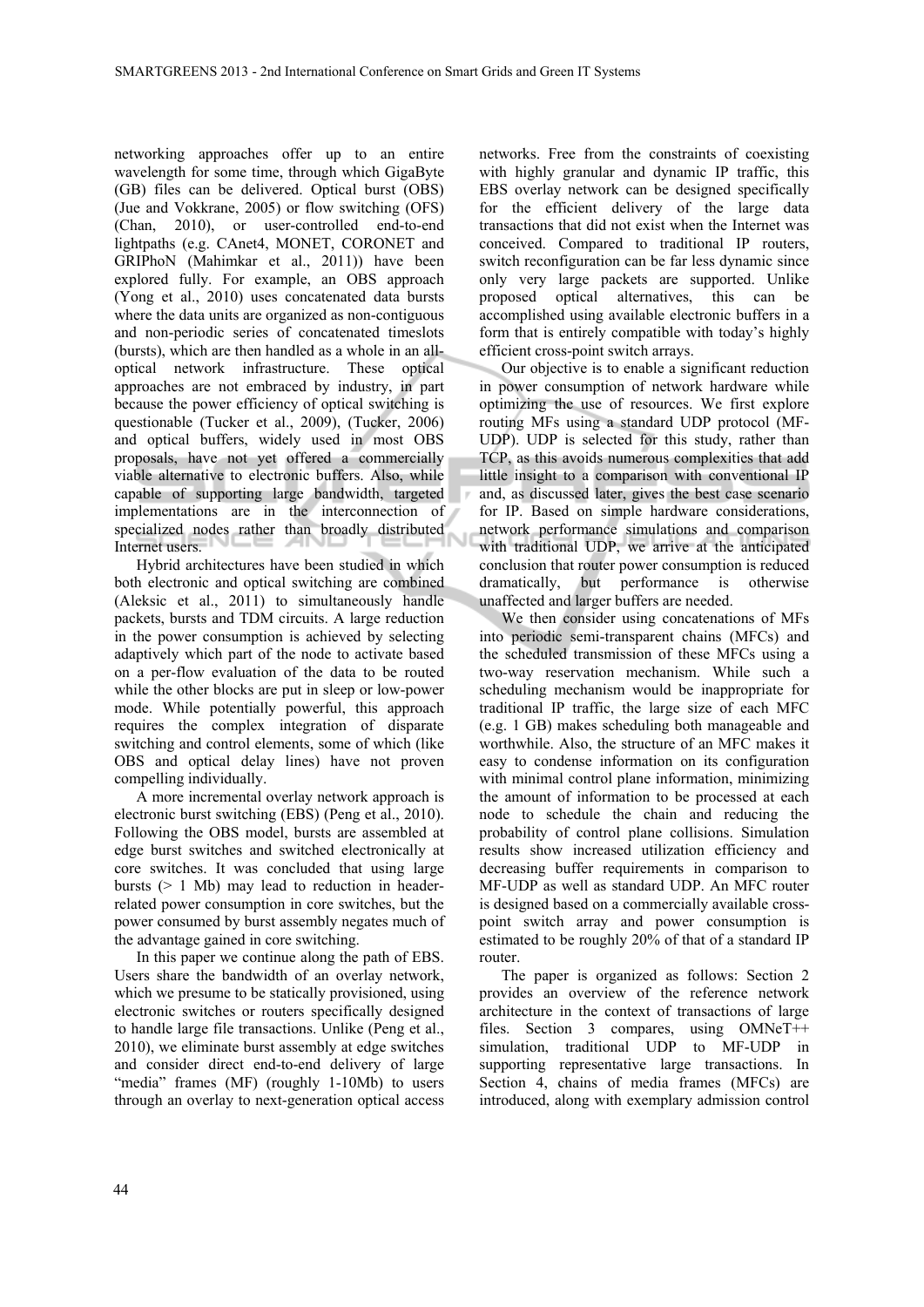and scheduling algorithms, and compared to UDP and MF-UDP. Router implementation is discussed in Section 5, where implications on power consumption are considered and a representative MFC router is evaluated.

# **2 NETWORK TOPOLOGY AND LARGE FILE FLOWS**

Our discussion is framed by the reference network architectures shown in Figures 1 and 2. Fig. 1 shows a hierarchical network representative of the current state-of-the-art comprising various sizes of routers (access, edge, and core) connected to a transport network through various sizes of add-drop multiplexers.



Figure 1: Reference Architecture.

Primary examples of large-file transactions can be super- imposed onto this reference architecture. These examples include: 1) Regionally-cached download: In this case large media files are downloaded from regional cached distribution servers at the end points of Content Delivery Networks (CDN), through Metro and access to endusers. Driven by rapid proliferation of video-related download applications, these downloads represent a significant fraction of traffic growth, and therefore are the focus of this study. Other important transactions include: 2) Source-to-cache distribution: To deliver and update content to CDN servers, large files must be distributed from sources, typically across a core network, to the regional cache; 3) Endto-end file transfers: For peer-to-peer applications, or for files for which widespread distribution is not anticipated, the regional cache is bypassed and files are transacted through Metro and access, possibly across the core network, directly to an end-user.

An overlay network designed specifically for

large file transactions might look like Fig. 2. Each of the "media" boxes parallels a present-day IP counterpart and supports the origination or termination (media client interface (MCI)), access bypass (media access bypass (MAB)), admission (media access router (MAR)), and efficient end-toend routing (media backbone router (MBR)), in accordance with the principles described below for MFs. In addition, it is convenient to consider regional storage of MFs in a media frame cache (MCa).



Figure 2: Media Frame Overlay Architecture.

Our intention is not to restrict application to specialized nodes (e.g., campuses), but rather to reach broadly distributed consumers, methods must be established to transport MFs through access.

Two possible solutions are represented in Fig. 2. A conservative approach involves an application operable between the MCI and the MAR such that using traditional broadband access alone, MFs and MFCs are assembled or disassembled at the MAR. This functionally is parallel to the burst assembly routers proposed for use in OBS and EBS. A preferred approach involves engaging the evolution of optical access standards, where standards for 10 Gb/s PON have emerged recently, to enable higher dedicated bandwidths perhaps through wavelength overlays. MFs and MFCs would then be assembled at the user end point or client directly.

# **3 MEDIA FRAMES VERSUS CONVENTIONAL IP**

We first explore the issues associated with migrating very large file transfers to a separate overlay network in which the standard unit of bandwidth is a media frame (MF) containing roughly 1-10 Mb of data plus overhead. In (Peng et al., 2010) it was concluded that although using large packets would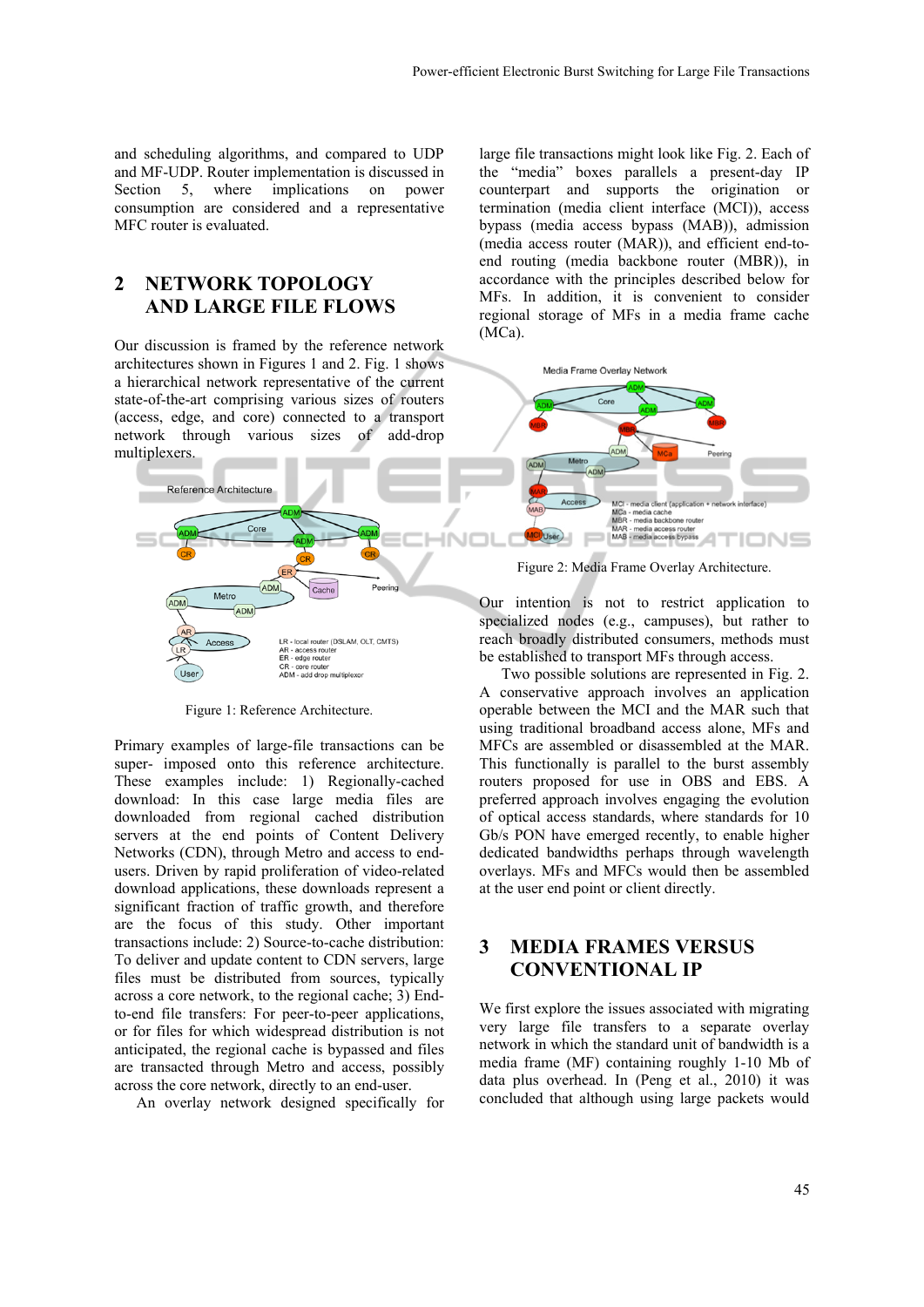lead to considerable power savings, increasing the frame size beyond 1Mb would only marginally increase the energy efficiency of an EBS node. However, using larger frames also reduces the required reconfiguration speed of the switch fabric, minimizing requirements on switching speed and inefficiency introduced during transitions.

 Overhead may include address, priority, concatenation details (specifying MFCs, as discussed later), coding, guard time and management information. Given the very large capacity within each MF, considerable header information (e.g. 10 KB) can be included with minimal impact on throughput. Structure may be defined to facilitate error correction, segmentation, security, file compression, and easy assembly from a large numbers of smaller IP packets.

An obvious method for networking with MFs is to adopt the same concepts as used with TCP/UDP, allowing each MF to be routed in accordance with predefined routing tables through a connectionless queuing network. While the dynamics are considerably different than with < 1500 B UDP packets, the underlying issues are the same.

To explore this in detail, both UDP and MF-UDP network simulators were built using OMNeT++ (OMNeT++, 2012) and the performances compared in terms of link utilization, buffer space occupied and delay per GB of data transferred. UDP was simulated using 1500B packets and MF-UDP using 1Mb packets. Droptail queues were used for both 1Mb and 1500B UDP packets. For standard UDP packets the maximum buffer size was set to 1000 packets, corresponding to roughly 1.5MB. Buffers of the same size were used for MF-UDP.

A dumbbell topology was considered for the simulations (Figure 3). While more complex topologies could be simulated, this represents the case of our reference network (Figure 2) with a congested link between multiple source servers and end users.

The capacity of each link is set to 10Gib/s (i.e.  $10*2^30$  Gb/s according to IEC standard) and each source is offering the network an average load of roughly 1.33 Gb/s. Various load conditions were tested by activating more source-destination pairs and the offered load was made to vary from 25% to 150% of the bottleneck link capacity (corresponding to from 2 to 12 source-destination pairs). Each source transmits data to one destination only and all sources compete for the same bottleneck link.

Compared to UDP, the router switch fabric becomes far less dynamic. Reconfiguration occurs far less frequently (by 3 orders of magnitude).



Figure 3: Topology Used for Simulations.

It remains to be seen if an MF-router can be designed to exploit this less dynamic reconfiguration and negligible header processing with a sufficiently large net increase in power efficiency to justify a separate overlay network. This is addressed further in Section 5.

# **4 CONCATENATED MEDIA FRAMES**

While UDP-like MF routing dramatically eases processing (header and switch reconfiguration) over traditional IP, performance is otherwise essentially the same. We now consider the potential impact of concatenation of MFs into larger structured chains (MFCs). Concatenation creates single entities that would contain an entire large transaction, for example a multi-GB movie download. Discussion centers on two key considerations: scheduling and transparency. Scheduling and admission control become worthwhile for such large transactions and these can be used to increase resource utilization and minimize buffer size. However, serving such large transactions continuously in time introduces significant latency for waiting transactions and is incompatible with the lower end-user client and access network throughputs. Making each MFC partially transparent overcomes both problems. We limit our discussion here to a simple functional description of a representative methodology, including MFC structure, transparency, signaling and scheduling algorithm, then compare performance to conventional UDP and the MF-UDP described in Section 3.

#### **4.1 Media Chain Transparency**

A MFC with transparency degree 3 (defined as the number of interstices between two consecutive MFs in a chain plus 1) is illustrated in Figure 4.

Using periodic semi-transparent chained data structures provides five primary functions. First, given the large size of each MF, concatenations of multiple MFs without transparency would introduce substantial latency by occupying network resources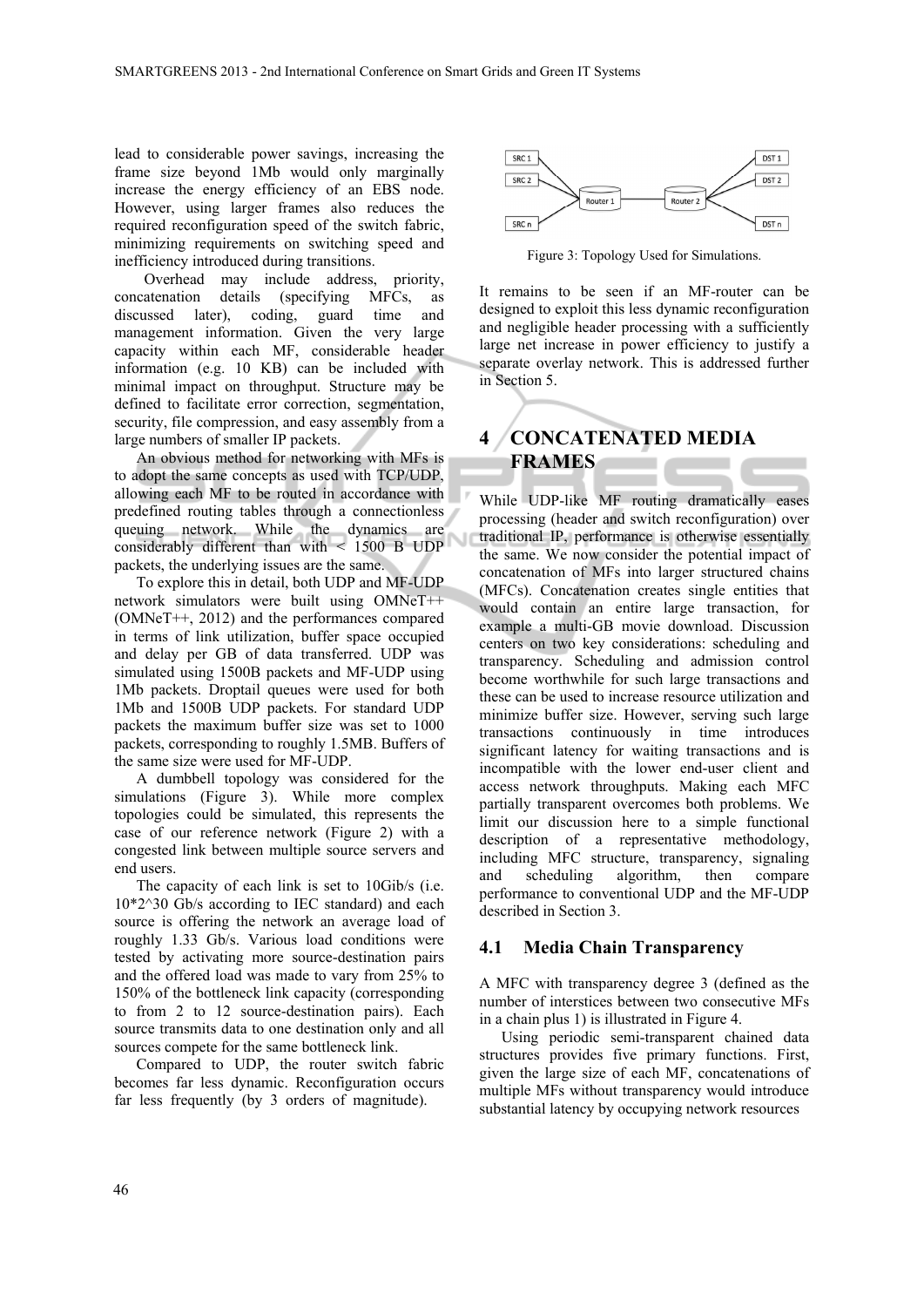

Figure 4: An Example of How Two MFCs, MF-UDP Frames and Voids Fit in a Channel.

for substantial durations. The use of transparency allows servicing multiple MFCs without introducing long delays, albeit at a slower data rate. Secondly, a fixed transparency simplifies scheduling of large amount of data with minimal computational load. Third, the semi-transparent structure of each MFC allows the use of buffering as a means to affect the relative timing of an MFC with respect another in order to interleave MFCs competing for the same link, but without buffering entire chains. Our hope is that this use of the buffer will enable significant savings in buffer space occupied relative to the UDP and MF-UDP of Section 3. Fourth, we anticipate bit rates of 10Gb/s in access networks at a time when bandwidths in core networks will be 100Gb/s. Transmission from access must then be up-shifted in rate, resulting in, for this case, 10% time occupancy. This would be accommodated naturally by a core transparency degree 10 times higher than that used in the access. Finally, for file transfer applications one desires to send as much information as fast as possible. For this transparency is a disadvantage. However, streaming applications have evolved to deliver segments of large files spread out over long time periods. A large transparency degree can be used to emulate streaming delivery while retaining the other worthwhile attributes described above.

#### **4.2 Signalling and Control**

Signaling is needed to establish and update the network state, schedule MFC transmission, acknowledge receipt, and many other functions. Information about an entire MFC, including length, scheduling information, priority, etc. can be easily contained within each MFC, MF in an MFC, or a small separate control packet. Signaling could be 'in-band' using periodic time slots within the MF transport structure, or 'out-of-band'. Our preference is to exploit the ubiquitous availability of traditional IP networks for out-of-band signaling. In what follows, we assume that each of our media access and backbone routers (MAR, MBR in Fig. 2) are

able to signal through a suitable IP network.

*Global Control*: Since each signaling event corresponds to of order 1 GB of data, the number of signaling events is small. It is then reasonable to use a centralized 'state server' to provide each router with global path, timing, and occupancy information. Each router updates status to the state server regularly, and the state server is able to calculate paths and approve initiation of a request for MFC scheduling, as discussed below. The state server must know the topology and is then able to make globally informed decisions to queries from routers. It is also useful to know the propagation time between nodes for efficient scheduling. Numerous methods can be implemented, like the ranging protocol used in PON, to estimate these times and report them to the scheduling server.

*Distributed Control*: Each router communicates directly with its neighbors and the state server. Each router continually updates the state server of status and load, and MARs request path and approval for MFCs from the state server. Approval does not guarantee success, but suggests high probability. Communication between routers along the path determines ultimate success, as described below. This minimizes latency in each MFC request-grant negotiation.

## **4.3 Scheduling**

The objectives of scheduling are to organize transmission of concatenated chains in such a way as to minimize hardware complexity and power consumption, to maximize link utilization and to minimize buffer requirements. All of these objectives can be addressed through the use of an Expected Arrival Time (EATi) of the MFC to the next node in its path. This is computed based on the physical distance between the nodes, which is assumed to be known by each scheduling node, and included in a control packet  $CP$  (< 1 Kb). The CP is used to reserve resources for its associated MFC along its path. Many variations of the scheduling algorithm can be considered. For purposes of simulation, we defined an example that comprises the following basic steps:

- MFCs assembled at end user machine.
- A request packet containing at least the length of MFC, transparency degree, source and destination address is sent to media access router (MAR).
- MAR queries state server for path, propagation time associated with each hop in path.
- MAR estimates a Time-to-Transmit (TT) parameter. All routers along path use TT to search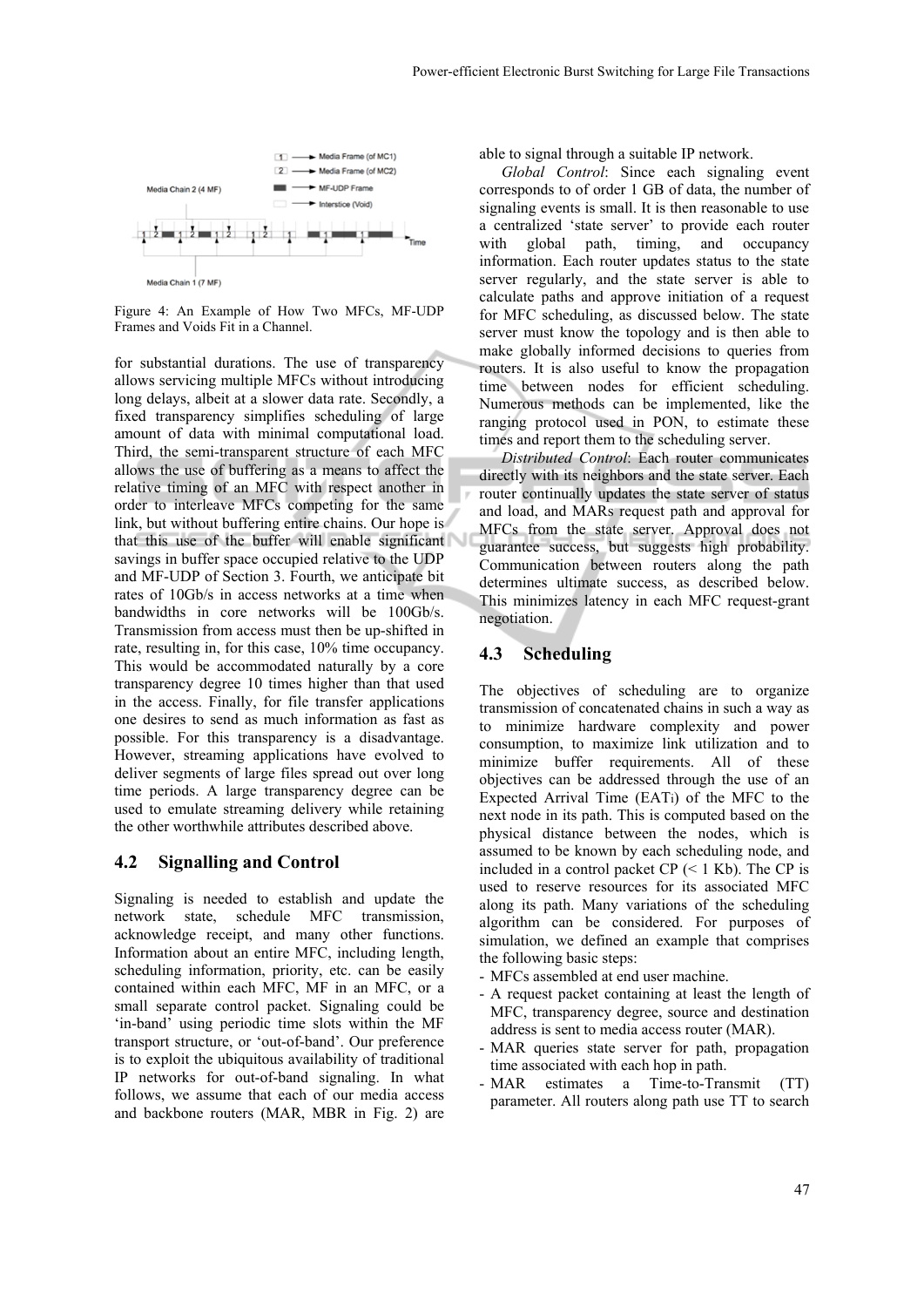for available time slots. TT is determined based on transmission and propagation delay from user to the MAR, hop distances along path and processing time for control packets at each node.

- MAR generates control packet (CP) and sends it to next node along path. CP contains sender/destination address, length of MFC, transparency degree, expected arrival time (EAT[Ni]), and ID that associates each CP to an MFC. EAT[Ni] indicates to the node receiving the CP the amount of time, after the reception of the control packet, before the arrival of first bit of the MFC .
- EAT field in CP is updated before forwarding CP to next hop node, in order to account for the additional transmission, buffering and processing delays at each node. This continues until destination (egress MAR) is reached or until the reservation process fails.
- If reservation succeeds, confirmation packet is sent over IP network directly to source node which starts transmission of MFC. If reservation fails, a "NACK" packet is sent over reverse path to free resources and source will retry after random backoff time.

Since the estimated EAT for the MFC is computed using the physical hop delay (known globally) and the expected arrival time is carried in the CP, there is no need for network-wide synchronization. A local timer at each node keeps track of the time differences between the reception of the CP and the expected arrival time of its relative MFC. The guard time in each MF compensates for the time uncertainties in this estimation process.

#### **4.4 Simulation**

The scheduling algorithm was implemented (details to be published) using OMNeT++ and the same topology used in Section 3. Each MF is assumed to contain 1Mb of data and each MFC is defined as the concatenation of 8000MF (i.e. 1GB of data). A fixed transparency degree of 8 was chosen for all MFC simulations. The performances of the MFC-based transport are then compared to those of UDP sources using MF (1Mb) and standard UDP packets (1500B).

Given the functioning of the algorithm presented in Section 4.3, the payload bits arrive at the node only if the reservation process was successful. In order to compare this to a connectionless protocol as in Section 3 (UDP) it was assumed that each sourcedestination pair would *attempt* to transmit on average the same amount of data. Hence for the

UDP cases (both standard and MF-UDP) the "offered load" is the load physically reaching the bottleneck node. For the MFC case, the offered load is computed based on the number of reservation attempts per second. The maximum buffer size allowed for the bottleneck router (router 1 of Figure 3) was set to be 1.5MB for all cases.

### **4.5 Simulation Results**

**Link Utilization:** As can be seen in Figure 5 the link utilization is very close for all 3 approaches tested for load conditions up to  $\sim$ 74%. Beyond this point the higher cost of dropping larger frames comes into play and the bandwidth efficiency of MF-UDP is reduced. For load greater than  $\sim 90\%$ load packet dropping also affects standard UDP and its utilization drops below that of MFC. MFC utilization is ~9% higher for higher loads.



Figure 5: Link Utilization Vs Offered Load.

The highly structured MFC and the scheduling algorithm allow interleaving large amounts of data with link utilization similar to that of time division multiplexed systems and performance consistently better than both other cases under high load conditions.

**Packet Dropping and Blocking:** Packet dropping (two UDP cases) and blocking (MFC) are presented Figure 6. The random nature of the arrival for UDP packets allows for the possibility of filling the queue at the bottleneck node even if maximum load has not yet been reached. In the reservationoriented MFC system call blocking only occur after the maximum bottleneck link capacity has been effectively reached.

It is important to note that when a packet is dropped, payload bits are discarded and these may have already used resources along their path (buffer space, switching power, bandwidth, etc.). When an MFC request is blocked, we are simply rejecting an *attempt* to transfer the data and not the data itself.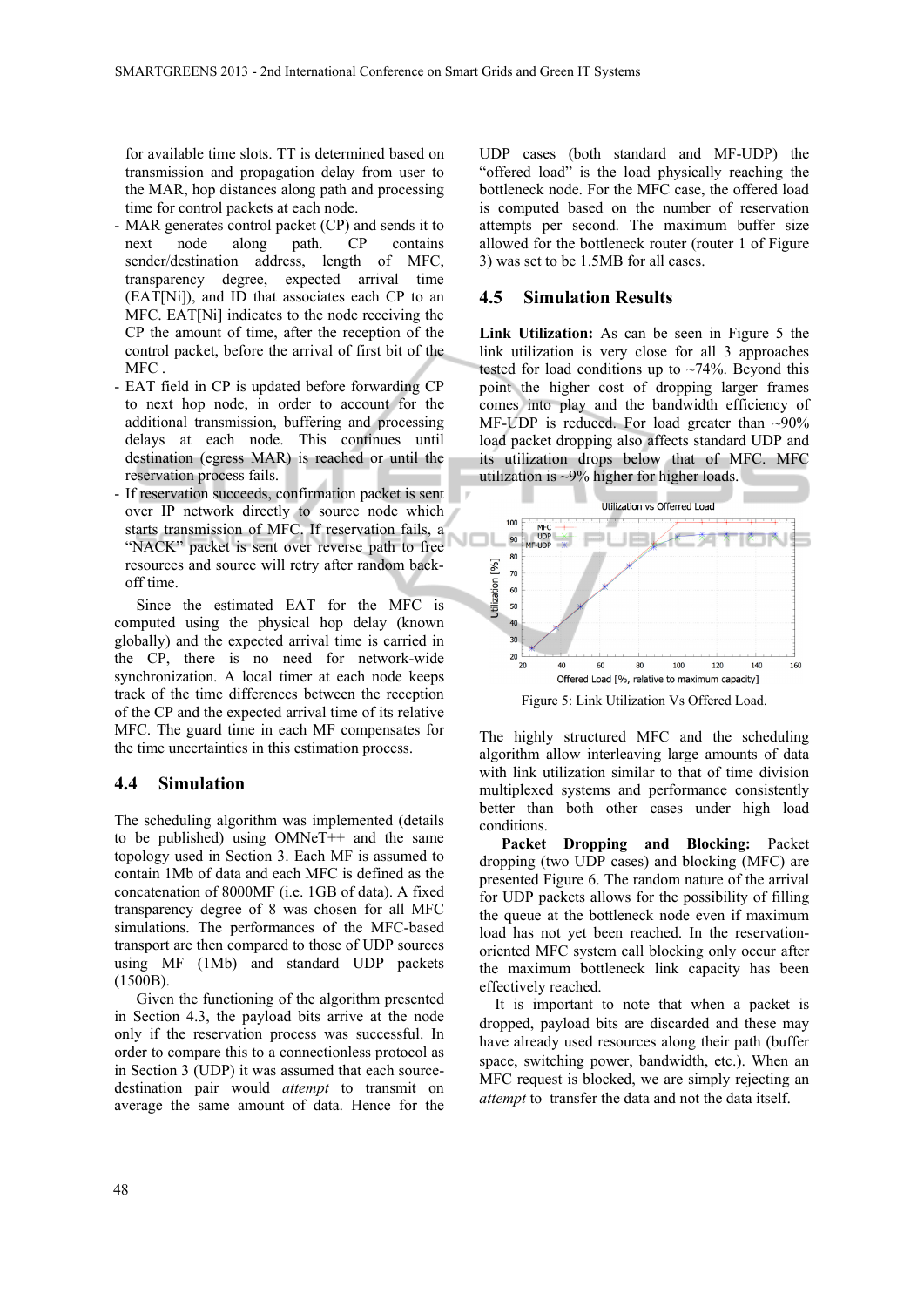

Figure 6: Packet Dropping and Call Blocking Vs Offered Load.

This advantage of reservation-based mechanisms in terms of efficiency of resource usage is well known.

**Delay:** To compare the delay performance a 1GB transaction was taken as a reference quantity. For MFCs, upon failing a resource reservation attempt, the source simply backs off for a random amount of time before re-attempting the reservation procedure. The back-off time is exponentially distributed with an average equal to the duration of an entire chain. Re-transmission attempts were also taken into account in the delay performance measurement, as shown in Figure 7. Up until 75% load, the delay experienced by the MFC system is virtually identical to that of both UDP cases. Beyond this point using MFCs reduces delay. Besides offering equal delay performances to UDP for the majority of the range of operation of the network, MFC also provides reliable data transfer, which cannot be achieved by UDP due to the statistical nature of arriving packets.



Figure 7: Delay (per GB of data transferred) Vs Offered Load.

**Buffer Size:** As shown in Figure 8, the buffer size required at low load for MFC and MF-UDP is higher than that occupied by standard UDP (with MF-UDP occupying the largest buffer space). As the load increases (>88%) MFC requires considerably less buffer space than both MF-UDP and standard UDP,

which beyond a certain load quickly start to fill buffers up to the maximum capacity.



The periodic data structure of the MFC and the scheduling algorithm bound the required buffer space to about 2-5 times less than that of both UDP approaches.



Figure 9: Buffer Occupancy Vs Offered Load for Various Frame Sizes for MFC.

For both UDP and MF-UDP the buffers are required to avoid dropped packets, while for MFC the buffers are used to align MFCs in time with scheduled slots. This results in a buffer size that depends much more on the size of the MF within the MFC than on the offered load. This dependency is shown in Figure 9 where various media frame sizes were tested for MFC. Varying frame size results in virtually identical performances in terms of blocking probability and utilization but a significant increase of the required buffer space. Similarly, reducing the MF size for each MFC can reduce the buffer space. Increasing the frame size for the MF-UDP case would result in buffer sizes that would simply become impractical. In the MFC case using frames larger than 1Mb may enable a relaxation of the reconfiguration speed for the switch fabric as well as a reduction of the CPU utilization (see section 5.1) while keeping the buffer size limited.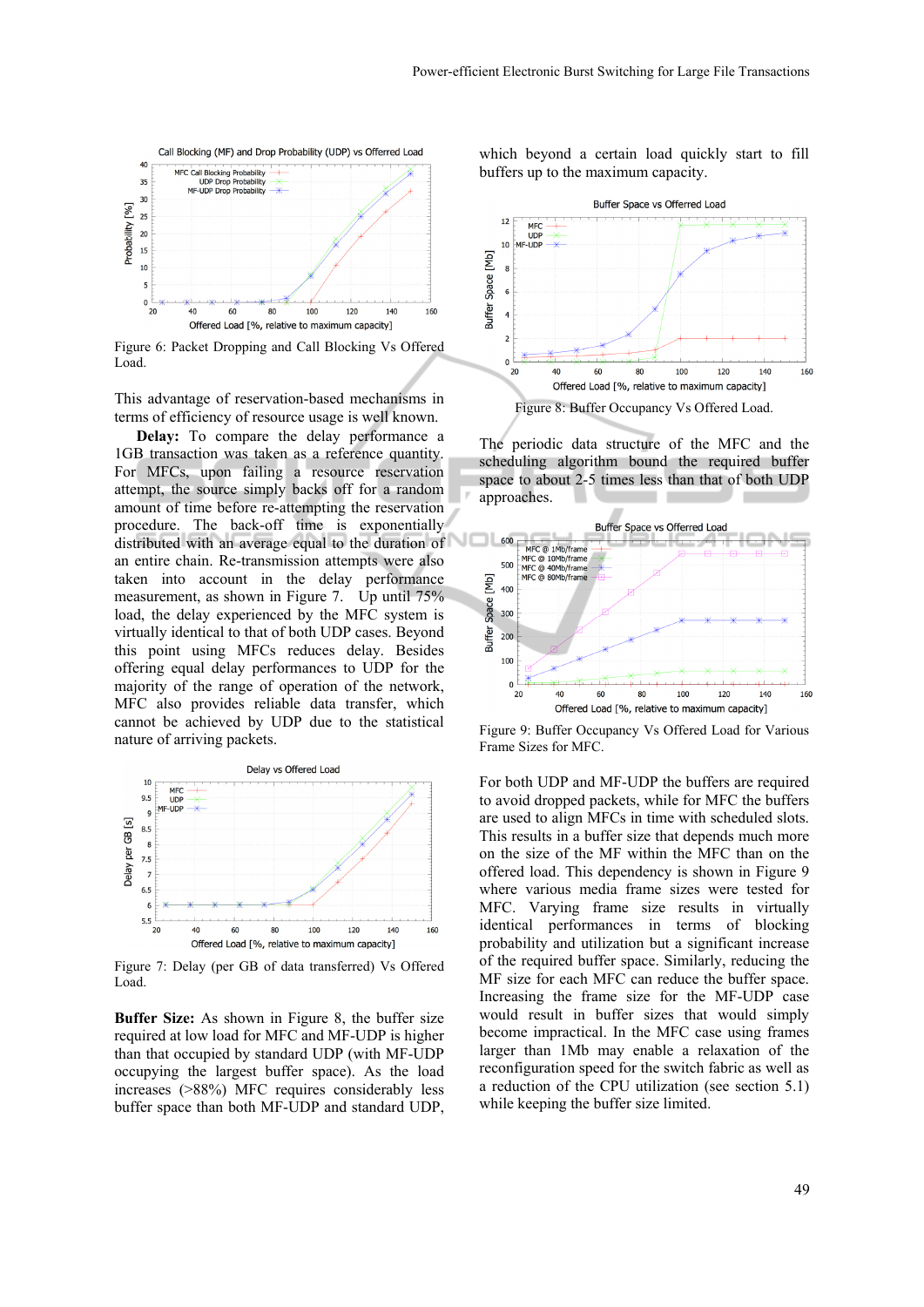## **5 DISCUSSION AND ANTICIPATED BENEFITS**

Results for MFC indicate a considerable advantage in terms of buffer size as well as a large reduction in processing power with respect to UDP. A comparison with TCP would have been useful in that, unlike UDP and more like MFC, TCP can guarantee the correct delivery of the file transferred. TCP acknowledgements and retransmissions would have made the delay per GB much higher and bandwidth utilization much lower than that achieved with UDP. In other words, for our simulation study UDP is the best-case scenario for IP networking.

### **5.1 Impact on Router Power Consumption**

In (Aleksic, 2009) the issue of power consumption in large scale networks is addressed concluding that power consumption of header related functions is far larger than that consumed by the switching fabric. Apparently, most power is consumed in data processing functions (i.e. header parsing, address lookup, etc.), which must be carried out for each packet traversing a router.

MF-UDP and MFC offer significant reductions in the number of packets to be processed. Consider a state-of-the-art router working at 1 Tb/s. Depending on the manufacturer such a router can consume about 4 KW (CRS-3, 2012), (T1600, 2012), or an overall energy per bit of roughly 4 nJ/b.

Estimates of the power consumption of the various functional blocks of a similar IP router can be found in (Tucker et al. 2009). From this study it is clear that, other than power supply and cooling blocks, which are largely dependent on the energy needed by the other blocks, the forwarding engine consumes the most power, using about 32% of the energy supplied to the router.

Assuming an average packet size of 10 Kb (caida.org, 2012) means that a 1 Tb/s router will have to perform header related operations approximately 10^8 times per second (CRS-3, 2012). Organizing data in MFCs carrying roughly 1 GB of payload can reduce this by many orders of magnitude.

In addition, the required processing speed is reduced so that a much slower processing unit can handle the same data throughput. From the study presented in (Wang et al.,2006) it is also reasonable to say that the use of large frames, together with organizing the data within the sources in large

blocks (i.e. MFs) will allow a significant reduction in CPU utilization in terms of number of memory accesses and IRQs that the CPU has to handle. This may lead to additional power savings in data storage servers.

Given the large size of the MFs, requirements on the reconfiguration speed are significantly relaxed, as well as the amount of control information needed to drive the switch fabric, with further impact on the power consumption. Further reduction in the amount of control information is achieved when using MFCs, as a result of the predictability of the periodic payload.

## **5.2 Power Consumption of Example MFC Router**

A schematic of an MFC-based router based on a commercially available cross-point switch array is shown in Figure 10.



Figure 10: Concatenated Media Frame Router.

Input data is converted into the electrical domain and data streams from each channel are demultiplexed into their constituent MFCs. Each MFC is then delayed by the amount indicated in its associated CP. The number of buffer queues needed depends on the number of chains the device is able to handle and is given by *# of dedicated buffer queues = # of input channels* \* *# of MFCs per channel*. The total buffer size also depends on the number of simultaneous flows the device must handle and the transparency degrees of the chains.

At the output of the buffer stage, chains competing for the same output channels are synchronized in order to allow interleaving. MFCs are then passed to the switch fabric, which simply routes each MFC to the appropriate output with no further buffering or processing.

In order to estimate the power consumed by our proposed router shown in Figure 10, the VSC3144- 11 has a switching capacity of 1.2 Tb/s with a power consumption of about 20 W (Vitesse, 2012).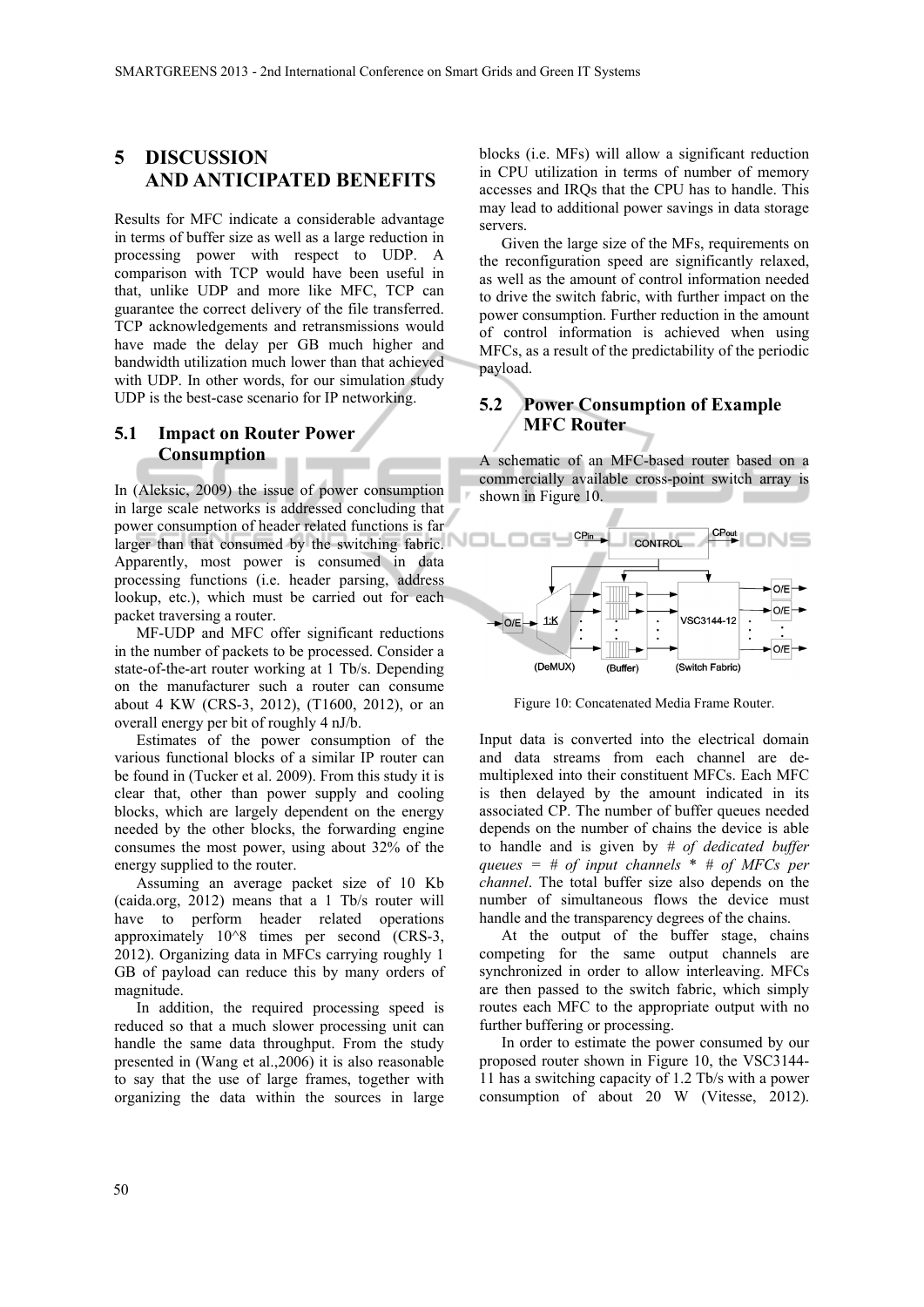Regarding the buffer stage, values for the power consumption of electronic memories are largely dependent on implementation and size. If we assume our MFC router would use a memory with similar size and structure to that used in (CRS-3, 2012), using the data on power consumption for a router from (Tucker et al., 2009) gives roughly 200 W for the buffer stage power consumption. Similarly we can estimate the power consumption of O/E/O blocks (including Tx/Rx equipment) to be about 280W.

The forwarding and routing engine, using about 32% and 11% of the total energy consumed by a standard IP router, respectively Tucker et al., 2011) (i.e. a total of  $\sim$ 720W (CRS-3, 2012)), are grouped in the "control" block of Figure 10 and, as a result of the drastic reduction in the number packet processed will be most likely reduced to negligible levels.

The input de-multiplexing stage, which demultiplexes MFCs from each channel, can be modeled by (Tucker, 2011):

$$
E_{DeMUX} = E_0 Log_2 k \quad \top \equiv \top (1)
$$

Where  $E_0$  is the energy per bit for a 1:2 demultiplexer and *k* is the number of output ports. Assuming 2010 technology,  $E_0 = 10$  pJ (Vitesse, 2012). We can set  $k = 144$  in Equation (1) obtaining a total energy for the input stage of about 71W or 71 pJ/b.

Aside from power supply and cooling equipment, the power consumed by the MFR would be roughly 571W. Power supply and cooling would consume about 33% of the power consumed by the rest of the device (Peng et al., 2010), leading to total power consumption for the MFR of roughly 759W. This is roughly 19% that of a state-of-the-art IP router working in the same throughput range and load conditions (CRS-3, 1012). This is dominated by the power consumed by the buffer stage. Recognizing that these buffers function more like slowly reconfigurable delay lines than the buffers used in typical IP routers, further study may reveal even more significant reductions in power consumed.

## **6 CONCLUSIONS**

In this paper we study the potential advantages of using an overlay network in which only large media frames (MFs) (1-10Mb) or concatenated frames (MFCs) are used to efficiently transfer large files. Numerical simulation is used to compare the use of MFs using a traditional UDP routing protocol (MF-UDP) to traditional UDP. Little difference is observed in delay, utilization and throughput, while the large packets dramatically reduce header-related processing load.

In an effort to reduce buffer size and improve resource utilization, a reservation-based networking approach is developed using MFCs and compared to MF-UDP and UDP through simulation. A reservation system is defined for scheduling MFC transmission, eliminating wasted network resources since data leaves the source only if service is guaranteed. Results show that buffer size can be reduced by at least a factor of 2 under high load conditions and the scheduling of large transactions can increase efficiency to close to 100%. Further advantages of using periodic, semi-transparent MFCs is the ability to schedule large amount of data with minimal header processing and to reduce the reconfiguration speed requirements of the switch fabric, ultimately reducing power consumption.

A representative MFC router is designed and power consumption is estimated, under conservative assumptions, to be roughly 20% that of a traditional IP router.

Other ongoing studies include methods to allow coexistence of scheduled MFCs and directly routed MF-UDP within the same routers and links, and extension of the simulations to other network topologies. Our objective is to more definitively articulate the cost-benefit trade-off, where the cost is the rather large barrier associated with the creation of a new overlay network.

In summary, the use of very large packets (MFs) and concatenations of these (MFCs) offers an interesting path to more power-efficient networking for the dominant and rapidly growing portion of Internet traffic that comprises very large (i.e. 1 GB) transactions.

## **REFERENCES**

- G. Fettweis, E. Zimmermann. (2008) "ICT Energy Consumption –Trends and Challenges", *11th International Symposium on Wireless Personal Multimedia Communications* (WPMC 2008)
- Psc.edu (2012). Retrieved October 25, 2012 from http://staff.psc.edu/mathis/MTU/AlteonExtendedFram es\_W0601.pdf
- Divakaran, D. M.; Altman, E. (2009) Post, G.; Noirie, L.; Primet, "*From Packets to XLFrames: Sand and Rocks for Transfer of Mice and Elephants", in IEEE INFOCOM Workshops 2009.*
- J. P. *Jue, V. M. Vokkarane, (2005)* "*Optical Burst*